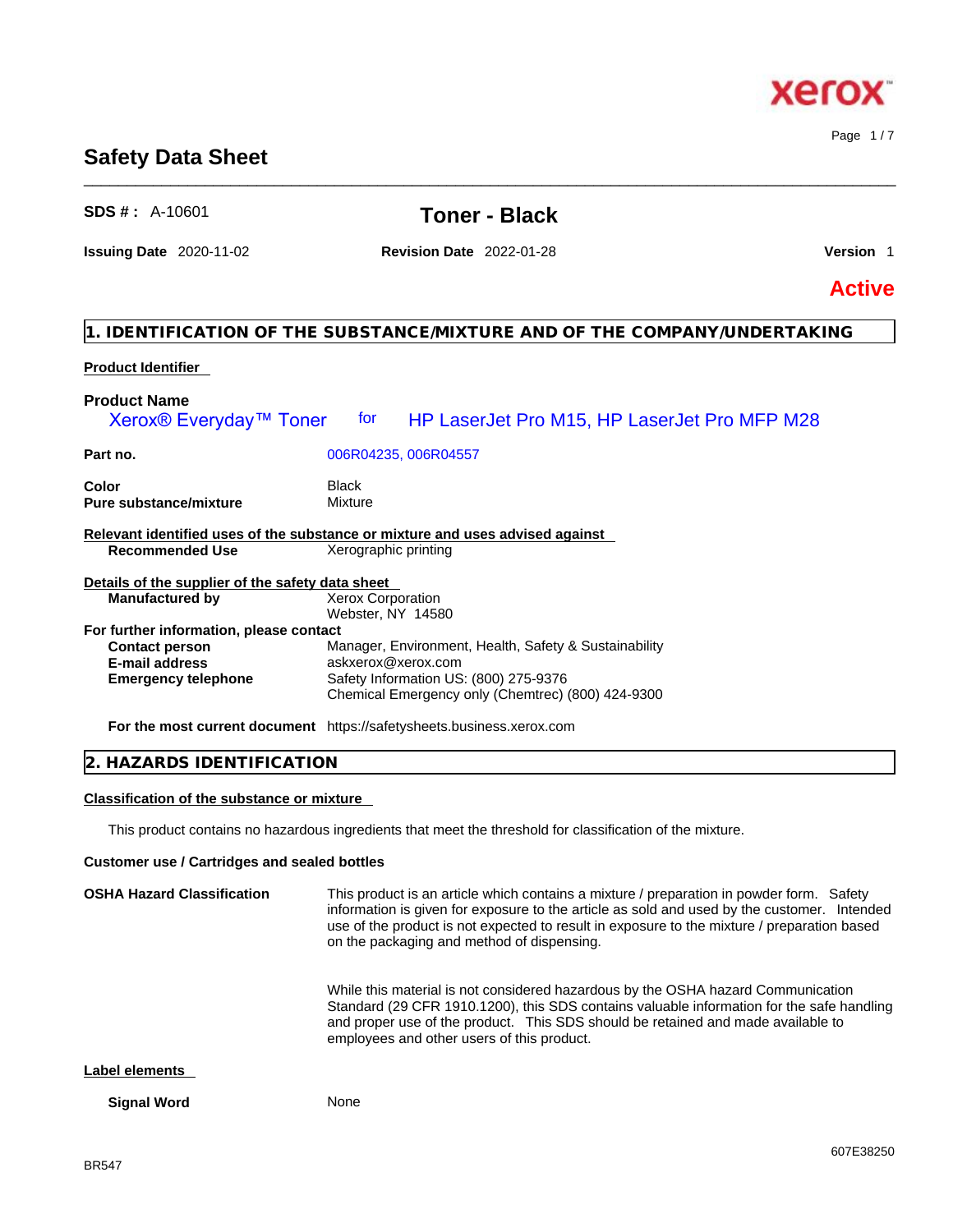

| <b>Hazard Statements</b>        | None required |
|---------------------------------|---------------|
| <b>Precautionary Statements</b> | None required |

#### **Other hazards**

Not a PBT according to REACH Annex XIII May form explosible dust-air mixture if dispersed

**3. COMPOSITION/INFORMATION ON INGREDIENTS** 

# **Mixtures**

| <b>Chemical Name</b>       | <b>CAS No.</b> | Weight % | <b>Classification (Req.</b><br>1272/2008) | <b>Hazard Statements</b> |
|----------------------------|----------------|----------|-------------------------------------------|--------------------------|
| Styrene/acrylate copolymer | 25767-47-9     | 45-55    | $\sim$ $\sim$                             | $\sim$ $\sim$            |
| Iron oxide                 | 1317-61-9      | 35-45    | $\overline{\phantom{m}}$                  | $\sim$ $\sim$            |
| Wax                        | 8002-74-2      | 1-5      | $\overline{\phantom{a}}$                  | $\sim$ $\sim$            |
| Metal-Complex Dye          | 31714-55-3     | 1-5      | $- -$                                     | $\sim$ $\sim$            |
| Amorphous silica           | 7631-86-9      | 1-2      | $\overline{\phantom{a}}$                  | $\sim$ $\sim$            |

"--" indicates no classification or hazard statements apply.

# **4. FIRST AID MEASURES**

#### **Description of first-aid measures**

| For external use only. When symptoms persist or in all cases of doubt seek medical advice.<br><b>General advice</b> |                                                                                               |
|---------------------------------------------------------------------------------------------------------------------|-----------------------------------------------------------------------------------------------|
|                                                                                                                     | Show this material safety data sheet to the doctor in attendance.                             |
| Eye contact                                                                                                         | Immediately flush with plenty of water. After initial flushing, remove any contact lenses and |
|                                                                                                                     | continue flushing for at least 15 minutes                                                     |
| <b>Skin contact</b>                                                                                                 | Wash skin with soap and water                                                                 |
| <b>Inhalation</b>                                                                                                   | Move to fresh air                                                                             |
| <b>Ingestion</b>                                                                                                    | Rinse mouth with water and afterwards drink plenty of water or milk                           |
|                                                                                                                     |                                                                                               |

#### **Most important symptoms and effects, both acute and delayed**

| <b>Acute toxicity</b>                |                                                                                  |  |
|--------------------------------------|----------------------------------------------------------------------------------|--|
| <b>Eves</b>                          | No known effect                                                                  |  |
| <b>Skin</b>                          | No known effect                                                                  |  |
| <b>Inhalation</b>                    | No known effect                                                                  |  |
| Ingestion                            | No known effect                                                                  |  |
| <b>Chronic toxicity</b>              | No known effects under normal use conditions                                     |  |
| <b>Main symptoms</b>                 | Overexposure may cause:<br>mild respiratory irritation similar to nuisance dust. |  |
| <b>Aggravated Medical Conditions</b> | None under normal use conditions                                                 |  |
|                                      | Indication of immediate medical attention and special treatment needed           |  |
| Desiratan af float aldere            | Na sessial exatesting seniessest resultad                                        |  |

| <b>Protection of first-aiders</b> | No special protective equipment required |
|-----------------------------------|------------------------------------------|
| Notes to physician                | Treat symptomatically                    |

| 5. FIRE-FIGHTING MEASURES |  |
|---------------------------|--|
|---------------------------|--|

**Extinguishing media**  Use water spray or fog; do not use straight streams, Foam **Unsuitable extinguishing media** Do not use a solid water stream as it may scatterand spread fire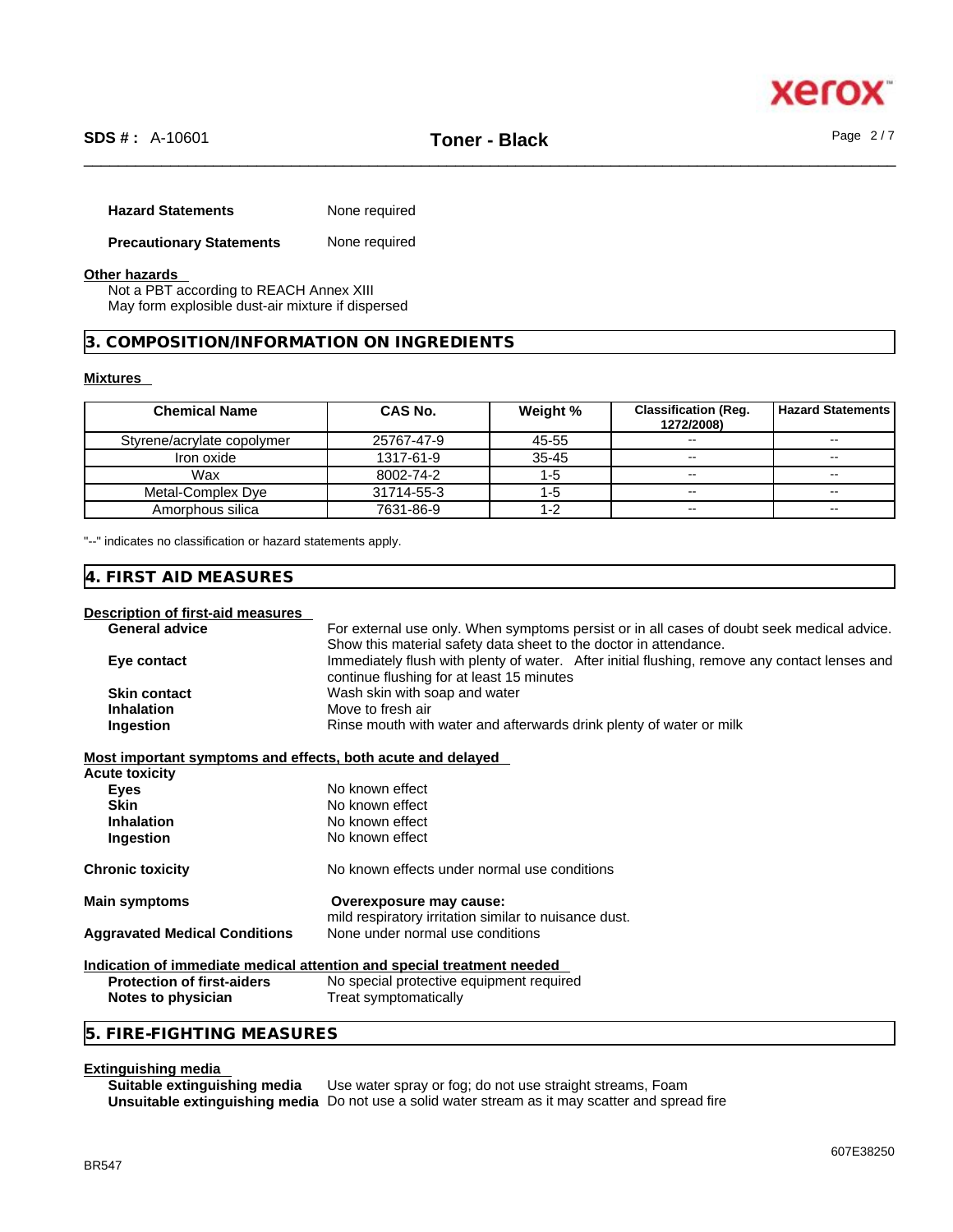xerc

#### **Special hazards arising from the substance or mixture**

Fine dust dispersed in air, in sufficient concentrations, and in the presence of an ignition source is a potential dust explosion hazard

#### **Hazardous combustion products**

Hazardous decomposition products due to incomplete combustion, Carbon oxides, Nitrogen oxides (NOx)

#### **Advice for fire-fighters**

In the event of fire and/or explosion do not breathe fumes. Wear fire/flame resistant/retardant clothing. Use self-contained pressure-demand breathing apparatus if needed to prevent exposure to smoke or airborne toxins. Wear self-contained breathing apparatus and protective suit

#### **Other information**

| <b>Flammability</b> | Not flammable. Will not readily ignite. |
|---------------------|-----------------------------------------|
| Flash point         | Not applicable                          |

# **6. ACCIDENTAL RELEASE MEASURES**

# **Personal precautions, protective equipment and emergency procedures**

Avoid breathing dust

#### **Environmental precautions**

Although toner is not an aquatic toxin, microplastics may be a physical hazard to aquatic life and should not be allowed to enter drains, sewers, or waterways

#### **Methods and material for containment and cleaning up**

**Methods for containment** Prevent dust cloud

**Methods for cleaning up** Use an electrically protected vacuum cleaner to remove excess, then wash with COLD water. Hot water fuses the toner, making it difficult to remove

#### **Reference to other sections**

See section 12 for additional ecological information See Section 13 for additional information

#### **7. HANDLING AND STORAGE**

## **Precautions for safe handling**

**Advice on safe handling** Handle in accordance with good industrial hygiene and safety practice, Avoid dust accumulation in enclosed space, Prevent dust cloud

**Hygiene measures** None under normal use conditions

#### **Conditions for safe storage, including any incompatibilities**

**Technical measures and storage conditions**

Keep container tightly closed in a dry and well-ventilated place, Store at room temperature

**Incompatible products** None

#### **Specific end uses**

Xerographic printing

#### **8. EXPOSURE CONTROLS/PERSONAL PROTECTION**

#### **Control parameters**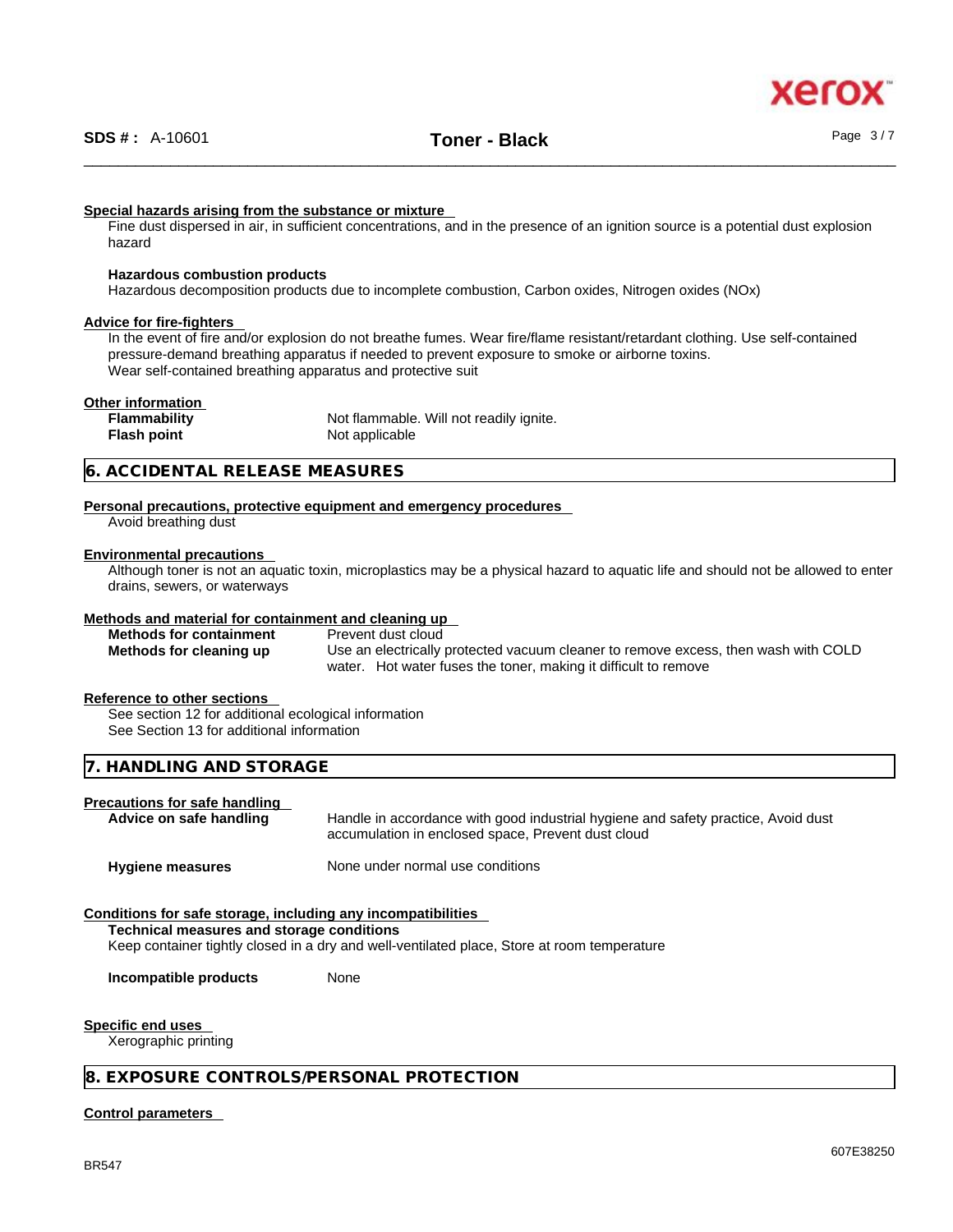

| <b>Exposure Limits</b>      |                                            |
|-----------------------------|--------------------------------------------|
| <b>ACGIH TLV TWA</b>        | 10 mg/m <sup>3</sup> (inhalable particles) |
| <b>ACGIH TLV TWA</b>        | 3 mg/m <sup>3</sup> (respirable dust)      |
| <b>OSHA PEL TWA</b>         | 15 mg/m <sup>3</sup> (total dust)          |
| <b>OSHA PEL TWA</b>         | 5 mg/m <sup>3</sup> (respirable dust)      |
| <b>Xerox Exposure Limit</b> | 2.5 mg/m <sup>3</sup> (total dust)         |
| <b>Xerox Exposure Limit</b> | 0.4 mg/m <sup>3</sup> (respirable dust)    |

#### **Component Information**

| <b>Chemical Name</b> | <b>ACGIH</b><br>. .        | ADF<br>∩SHA<br>-- |
|----------------------|----------------------------|-------------------|
| Wax                  | $T$ $M\Delta$<br>ma/m<br>. |                   |

**Exposure controls<br>
Engineering measures** 

**Engineering measures** None under normal use conditions

## **Individual protection measures, such as personal protective equipment (PPE)** ive equipment required

| <b>Eye/Face protection</b>    | No special protective equipment required  |
|-------------------------------|-------------------------------------------|
| <b>Hand protection</b>        | No special protective equipment required  |
| Skin and body protection      | No special protective equipment required  |
| <b>Respiratory protection</b> | No special protective equipment required. |
| <b>Thermal hazards</b>        | None under normal processing              |

# **Environmental Exposure Controls**

**Environmental Exposure Controls** 

Keep out of drains, sewers, ditches and waterways

# **9. PHYSICAL AND CHEMICAL PROPERTIES**

# **Information on basic physical and chemical properties**

| Appearance<br><b>Physical state</b><br>Color                                                                                                                                                                                             | Powder<br>Solid<br>Black          |                                                                                                                                                                            | Odor<br><b>Odor threshold</b><br>рH | Faint<br>Not applicable<br>Not applicable                                                    |
|------------------------------------------------------------------------------------------------------------------------------------------------------------------------------------------------------------------------------------------|-----------------------------------|----------------------------------------------------------------------------------------------------------------------------------------------------------------------------|-------------------------------------|----------------------------------------------------------------------------------------------|
| <b>Flash point</b>                                                                                                                                                                                                                       |                                   | Not applicable                                                                                                                                                             |                                     |                                                                                              |
| <b>Melting / Freezing Point</b><br><b>Boiling point/range</b><br>Softening point                                                                                                                                                         |                                   | Not applicable<br>Not applicable<br>49 - 60 °C                                                                                                                             | 120 - 140 °F                        |                                                                                              |
| <b>Evaporation rate</b><br><b>Flammability</b>                                                                                                                                                                                           | <b>Flammability Limits in Air</b> | Not applicable<br>Not flammable. Will not readily ignite.<br>Not applicable                                                                                                |                                     |                                                                                              |
| Vapor pressure<br>Vapor density<br><b>Specific gravity</b><br><b>Water solubility</b><br><b>Partition coefficient</b><br><b>Autoignition temperature</b><br><b>Decomposition temperature</b><br>Viscosity<br><b>Explosive properties</b> |                                   | Not applicable<br>Not applicable<br>2<br>Negligible<br>Not applicable<br>Not applicable<br>Not determined<br>Not applicable<br>source is a potential dust explosion hazard |                                     | Fine dust dispersed in air, in sufficient concentrations, and in the presence of an ignition |
| <b>Oxidizing properties</b>                                                                                                                                                                                                              |                                   | Not applicable                                                                                                                                                             |                                     |                                                                                              |
|                                                                                                                                                                                                                                          |                                   |                                                                                                                                                                            |                                     |                                                                                              |

**Other information**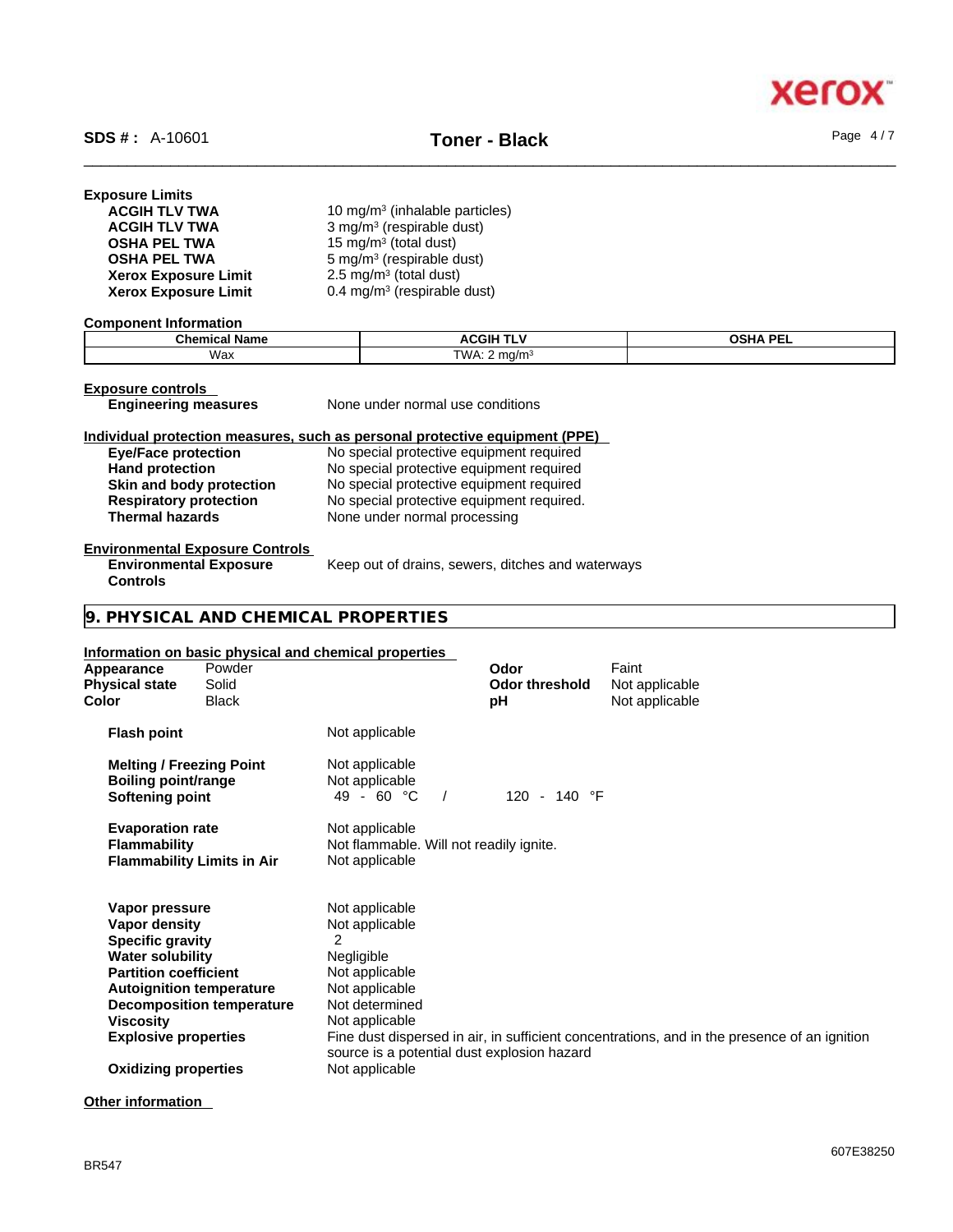

# \_\_\_\_\_\_\_\_\_\_\_\_\_\_\_\_\_\_\_\_\_\_\_\_\_\_\_\_\_\_\_\_\_\_\_\_\_\_\_\_\_\_\_\_\_\_\_\_\_\_\_\_\_\_\_\_\_\_\_\_\_\_\_\_\_\_\_\_\_\_\_\_\_\_\_\_\_\_\_\_\_\_\_\_\_\_\_\_\_\_\_\_\_\_ **SDS # :** A-10601 **Toner - Black** Page 5 / 7

#### None

# **10. STABILITY AND REACTIVITY**

# **Reactivity**

No dangerous reaction known under conditions of normal use

#### **Chemical stability**

Stable under normal conditions.

**Possibility of hazardous reactions Hazardous reactions**<br> **Hazardous polymerization Hazardous polymerization does Hazardous polymerization does not occur** 

#### **Conditions to avoid**

Prevent dust cloud. Fine dust dispersed in air, in sufficient concentrations, and in the presence of an ignition source is a potential dust explosion hazard.

#### **Incompatible Materials**

None

# **Hazardous decomposition products**

None under normal use

# **11. TOXICOLOGICAL INFORMATION**

*The toxicity data noted below is based on the test results of similar reprographic materials.* 

#### **Information on toxicological effects**

| Acute toxicity             |                                       |
|----------------------------|---------------------------------------|
| <b>Product Information</b> |                                       |
| <b>Irritation</b>          | No skin irritation, No eye irritation |
| Oral LD50                  | $> 5$ g/kg (rat)                      |
| Dermal LD50                | $> 5$ g/kg (rabbit)                   |
| <b>LC50 Inhalation</b>     | $> 5$ mg/L (rat, 4 hr)                |

#### **Component Information**

| <b>Chemical Name</b> | LC50 Inhalation          | Dermal LD50                | Oral LD50           |
|----------------------|--------------------------|----------------------------|---------------------|
| Iron oxide           |                          |                            | 10000 mg/kg (Rat)   |
| Wax                  |                          | 3600 mg/kg (Rabbit)        | 5000 mg/kg (Rat)    |
| Amorphous silica     | Rat ) 1 h<br>$>2.2$ ma/L | (Rabbit)<br>>2000 mg/kg (' | $>5000$ mg/kg (Rat) |

| <b>Chronic toxicity</b>      |                                                                           |
|------------------------------|---------------------------------------------------------------------------|
| <b>Sensitization</b>         | No sensitization responses were observed                                  |
| <b>Neurological Effects</b>  | No information available                                                  |
| <b>Target organ effects</b>  | None known                                                                |
| <b>CMR Effects</b>           |                                                                           |
| <b>Mutagenic effects</b>     | Not mutagenic in AMES Test                                                |
| <b>Reproductive toxicity</b> | This product does not contain any known or suspected reproductive hazards |
| Carcinogenicity              | Not classifiable as a human carcinogen                                    |
| <b>Other toxic effects</b>   |                                                                           |
| <b>Aspiration Hazard</b>     | Not applicable                                                            |
| Other adverse effects        | None known                                                                |
| Information on other hazards |                                                                           |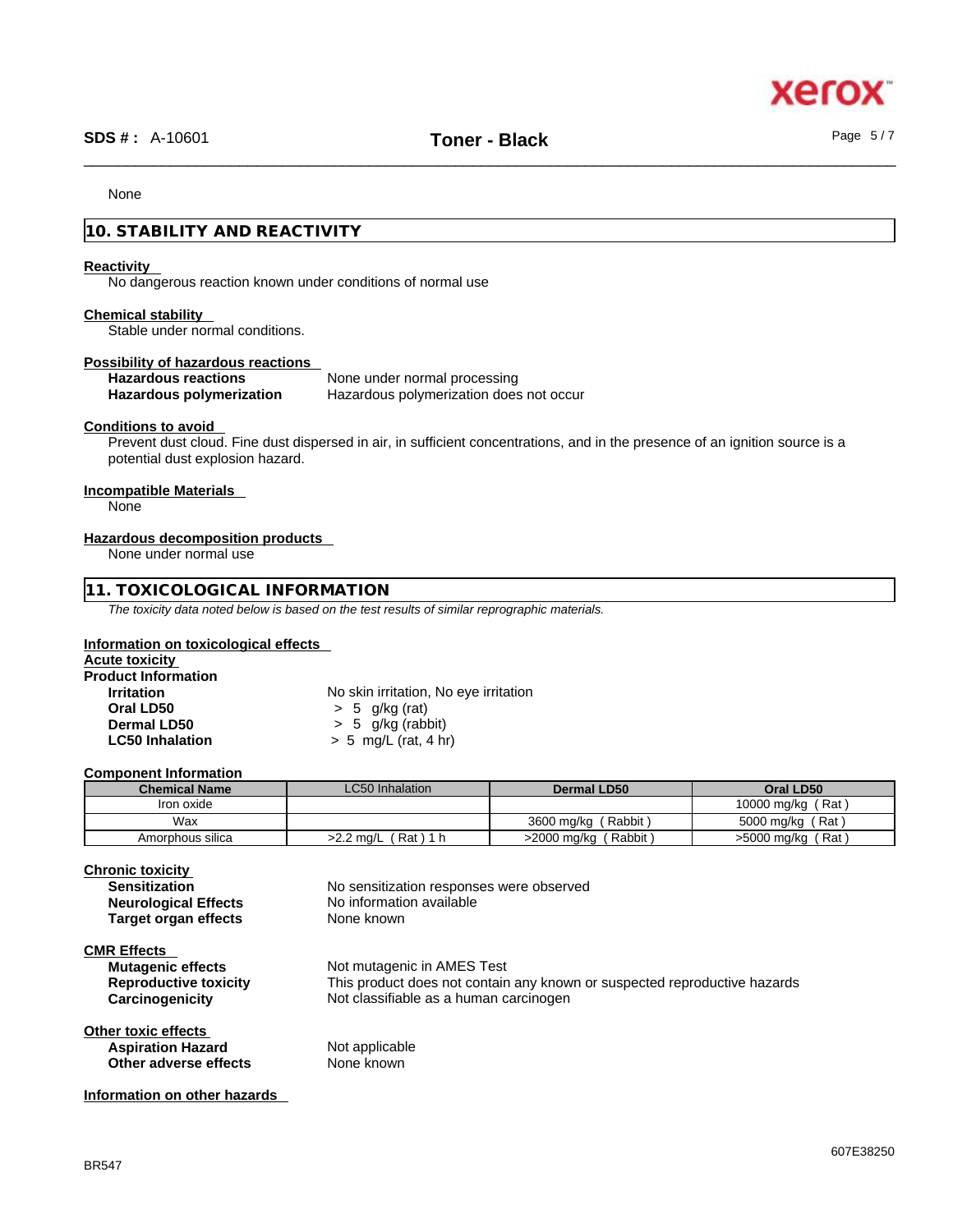

#### **Endocrine disrupting properties** This product does not contain any known or suspected endocrine disruptors

## **12. ECOLOGICAL INFORMATION**

#### **Toxicity**

On available data, the mixture / preparation is not harmful to aquatic life

**Component Information**

| <b>Chemical Name</b> | <b>Toxicity to algae</b>                                   | <b>Toxicity to fish</b>                      | <b>Toxicity to</b><br>microorganisms | Toxicity to daphnia and<br>lother aquatic invertebrates |
|----------------------|------------------------------------------------------------|----------------------------------------------|--------------------------------------|---------------------------------------------------------|
| Amorphous silica     | 440 mg/L EC50 72 h<br>(Pseudokirchneriella<br>subcapitata) | $LC50 = 5000$ mg/L<br>Brachydanio rerio 96 h |                                      | $EC50 = 7600$ mg/L 48 h                                 |

#### **Persistence and degradability**

Not readily biodegradable

#### **Bioaccumulative potential**

Bioaccumulation is unlikely

#### **Mobility in soil**

Insoluble in water

#### **Results of PBT and vPvB assessment**

This substance is not considered to be persistent, bioaccumulating nor toxic (PBT)

#### **Endocrine disrupting properties**

This product does not contain any known or suspected endocrine disruptors

#### **Other adverse effects**

Although toner is not an aquatic toxin, microplastics may be a physical hazard to aquatic life and should not be allowed to enter drains, sewers, or waterways.

|  |  | 13. DISPOSAL CONSIDERATIONS |  |
|--|--|-----------------------------|--|
|--|--|-----------------------------|--|

| Can be landfilled or incinerated, when in compliance with local regulations If incineration is<br>to be carried out, care must be exercised to prevent dust clouds forming. |
|-----------------------------------------------------------------------------------------------------------------------------------------------------------------------------|
| No special precautions are needed in handling this material                                                                                                                 |
| Although toner is not an aquatic toxin, microplastics may be a physical hazard to aquatic life<br>and should not be allowed to enter drains, sewers, or waterways.          |
|                                                                                                                                                                             |

# **14. TRANSPORT INFORMATION**

This material is not subject to regulation as a hazardous material for shipping

# **15. REGULATORY INFORMATION**

# **Safety, health and environmental regulations/legislation specific for the substance or mixture**

# **OSHA Regulatory Status**

This product is an article which contains a mixture / preparation in powder form. Safety information is given for exposure to the article as sold and used by the customer. Intended use of the product is not expected to result in exposure to the mixture / preparation based on the packaging and method of dispensing.